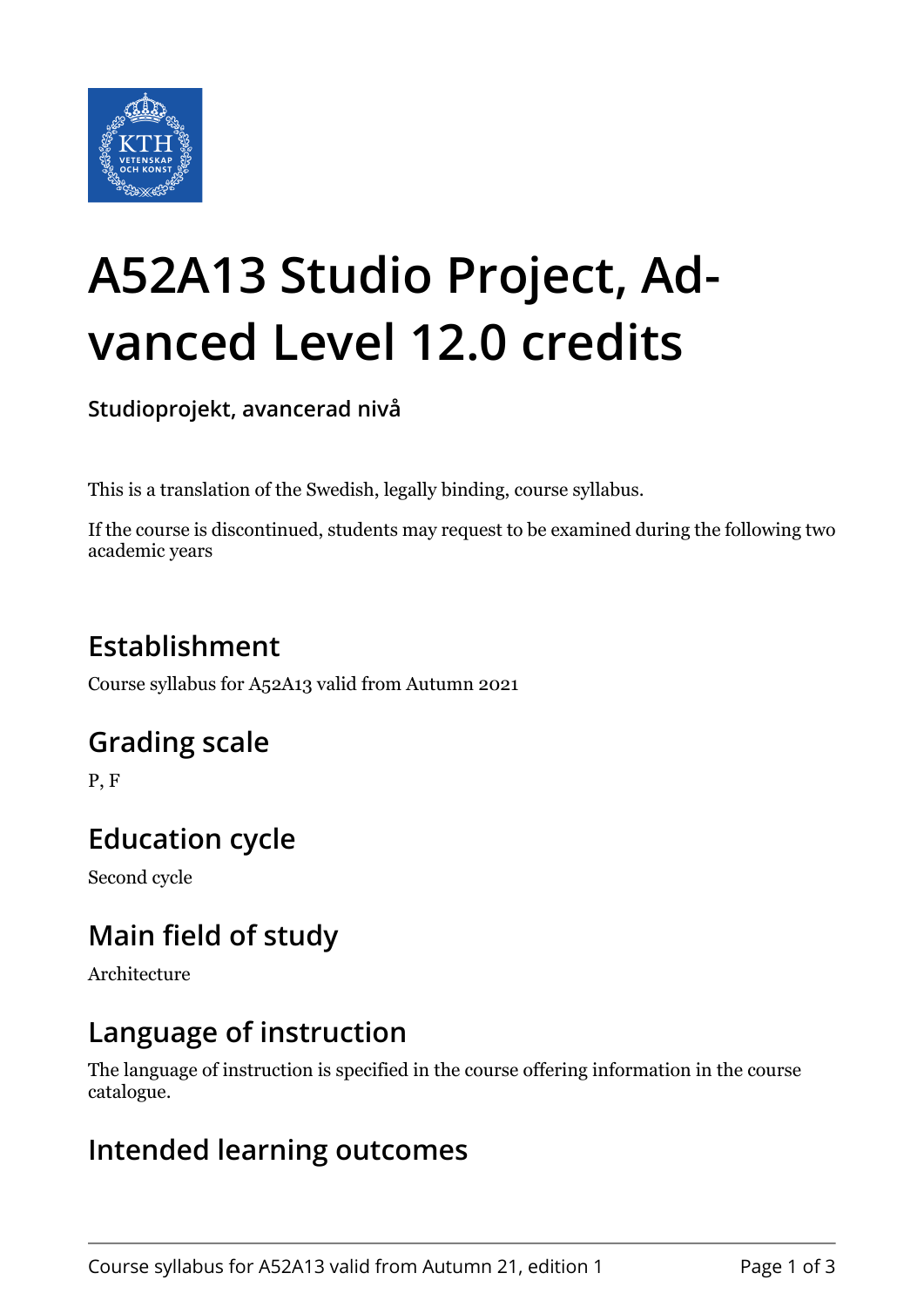#### **Course contents**

The teaching is studio-based. Specific course assignments, themes, design criteria, and deliverables for Studio Projects will be revised and settled before every academic year by the examiner. Studio Projects include both individual work and teamwork, following the planning and course assignments decided by the examiner.

#### **Specific prerequisites**

A student must have completed compulsory courses from one academic year at the Master´s programme in Architecture or the Advanced Level of the KTH Degree Programme in Architecture, or equivalent (60hp).

#### **Examination**

• EXMN - Examination studio project, 12.0 credits, grading scale: P, F

Based on recommendation from KTH's coordinator for disabilities, the examiner will decide how to adapt an examination for students with documented disability.

The examiner may apply another examination format when re-examining individual students.

#### **Examination is based on an overall assessment of:**

- tutorials
- presentations
- critical reviews of project work
- course assignments

Work must be completed within the given time frame of the course.

#### **Other requirements for final grade**

A requirement for examination is 80% attendance and active participation at lectures, seminars, tutorials and other course activities; and approved assignments.

Attendance at critical reviews is mandatory.

Special regulations for completion apply. The rules for completion can be found on the programme web.

## **Ethical approach**

- All members of a group are responsible for the group's work.
- In any assessment, every student shall honestly disclose any help received and sources used.